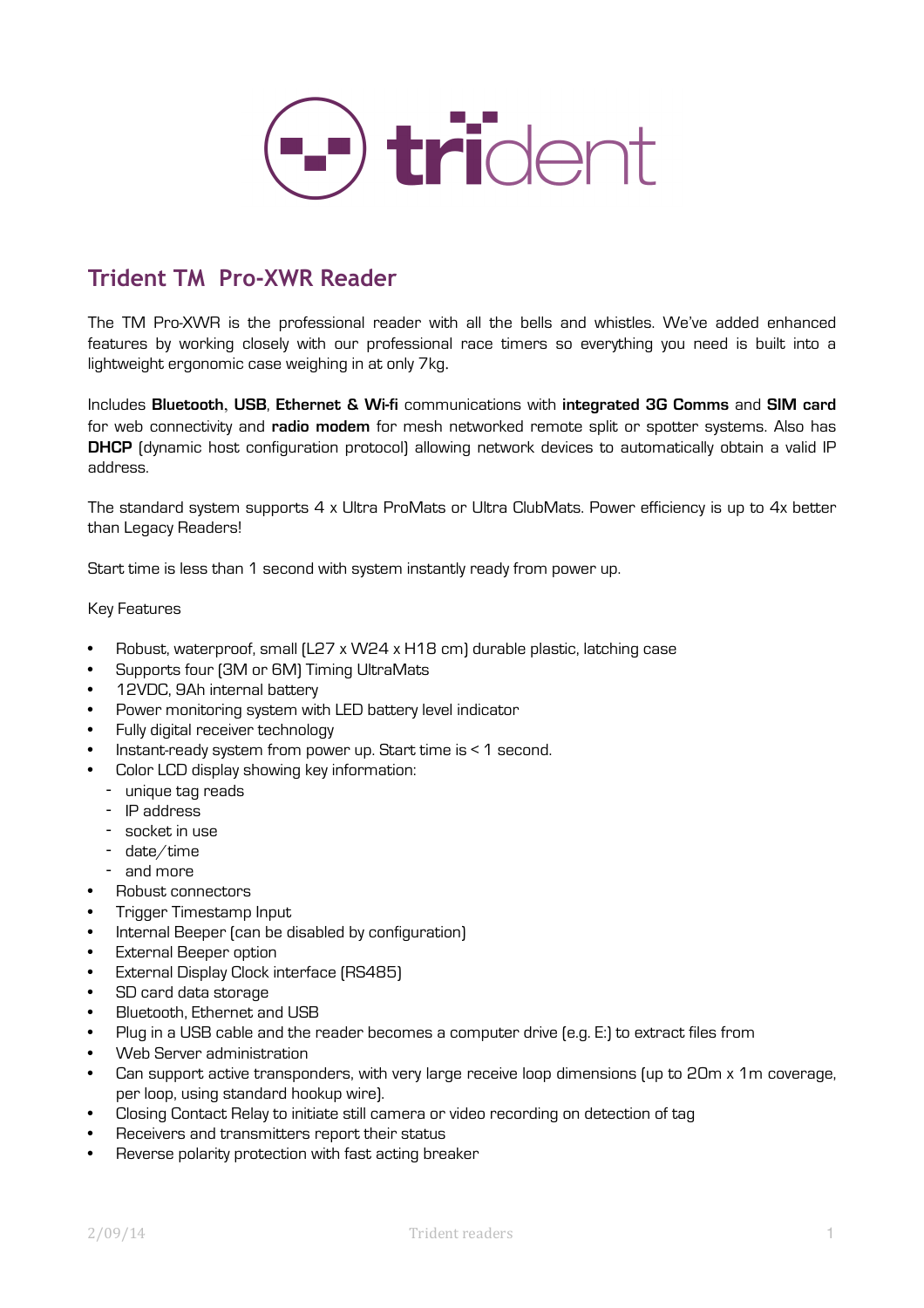## **Enhanced Communications at no extra cost**

We have built in Wi-Fi, 3G and radio communications as standard.

Integrated 3G enables [mobile ultra fast-broadband](http://en.wikipedia.org/wiki/Mobile_broadband) Internet access to your Pro reader along with a [USB](http://en.wikipedia.org/wiki/USB)  3G dongle for your laptop. This means that the laptop and reader can talk to each other from anywhere with 3G coverage.

And when you don't have 3G coverage we've installed point-to-point Radio communications built into your reader. The radio provides a wireless serial connection of up to 10 km so you can link your laptop with several Club or Pro readers creating a wide Local Network.